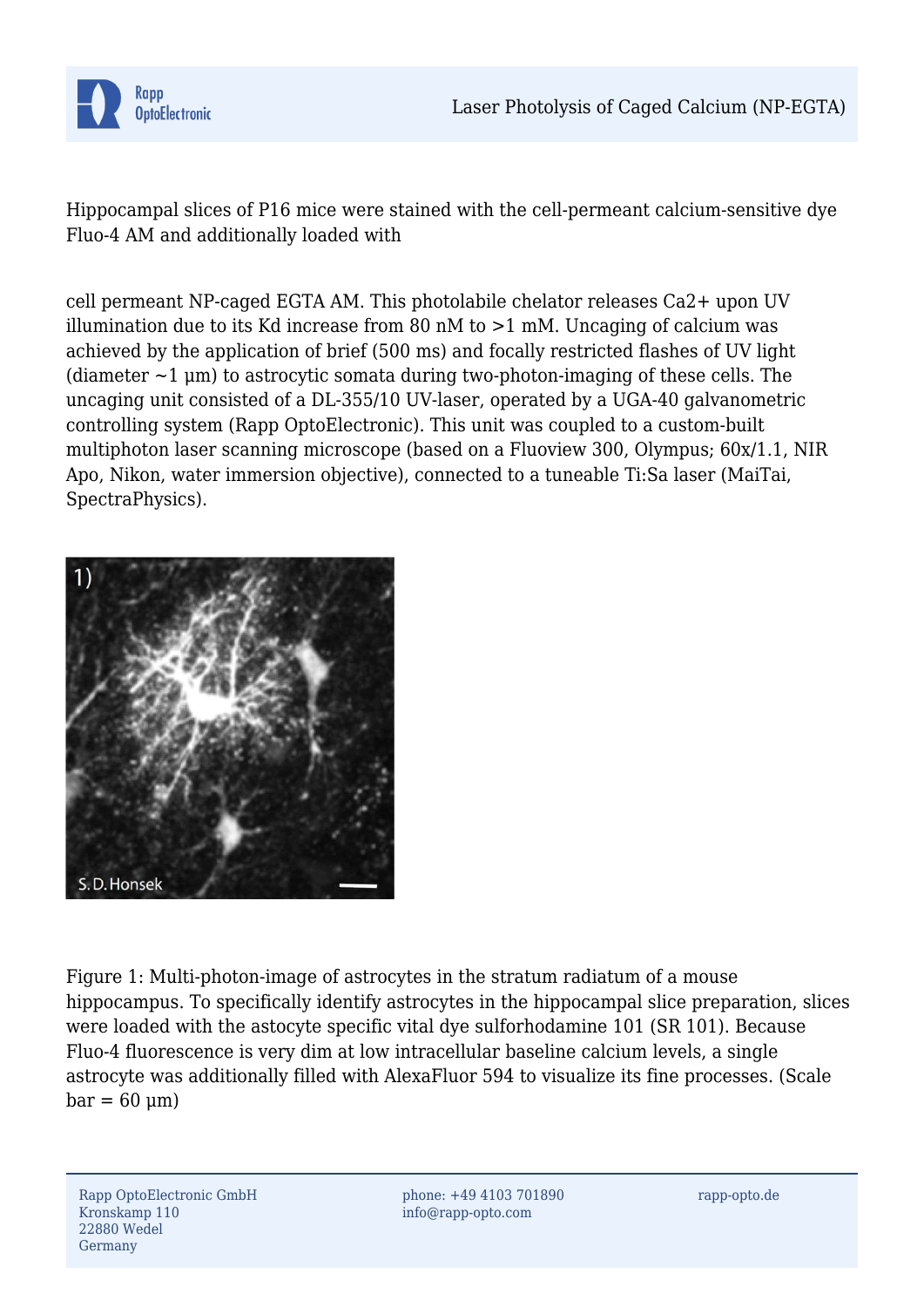



Figure 2: Calcium transients as indicated by changes in fluorescence (ΔF/F0). Uncaging UV flashes (500 ms) were aimed at the soma of the astrocyte.

## **Setup:**

- Microscope: Olympus Fluoview 300
- Objective: Nikon 60x NIR Apo NA 1.1 water immersion

## **Rapp OptoElectronic components:**

- System: UGA-40 point scanning device
- Light source: DL-355/10 diode laser
- Approx. sample spot size: 1 μm

## **Data by courtesy of:**

J. Langer, C. Kleinhans & C.R. Rose Institute for Neurobiology (Heinrich-Heine-University) Düsseldorf (Germany)